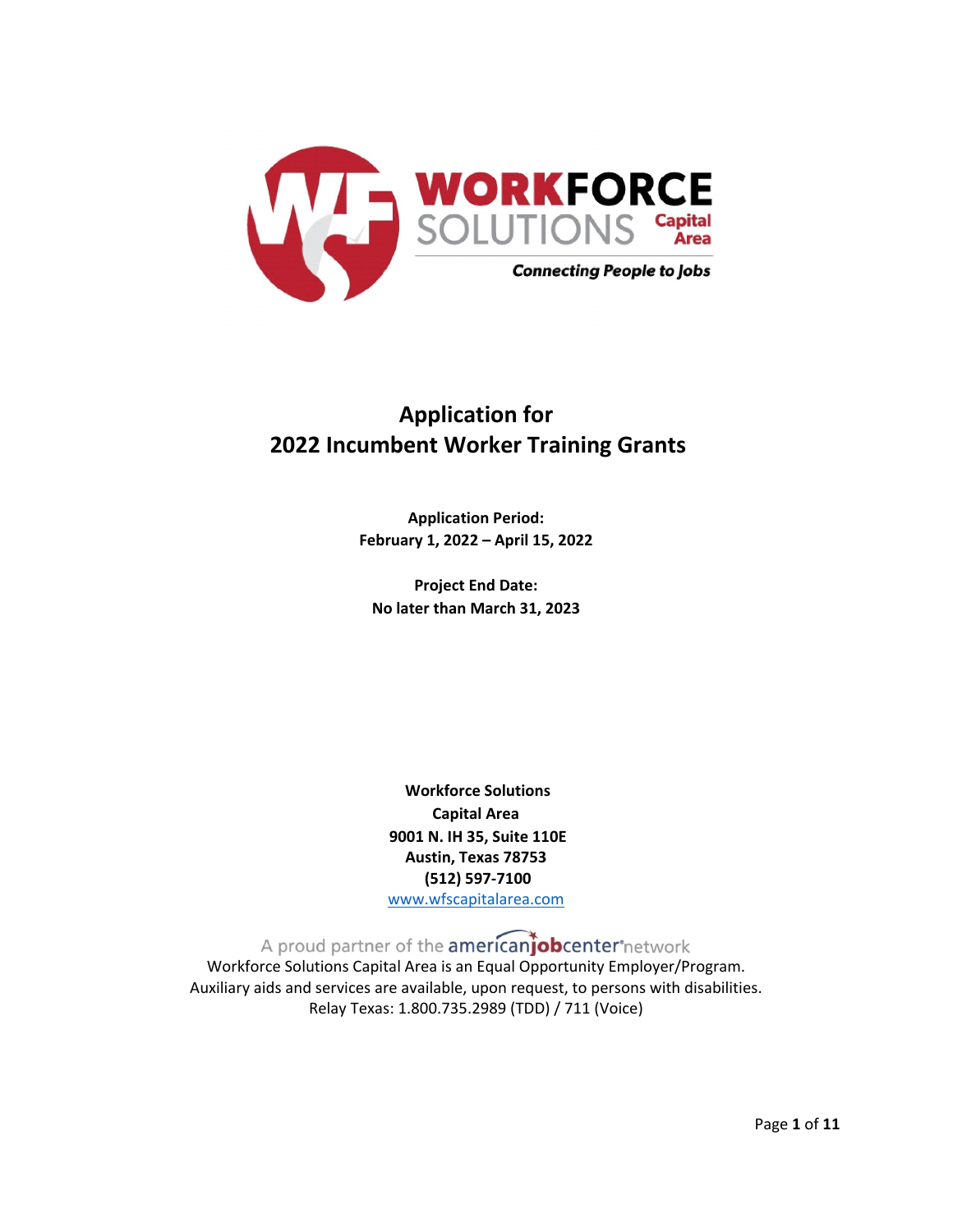# Contents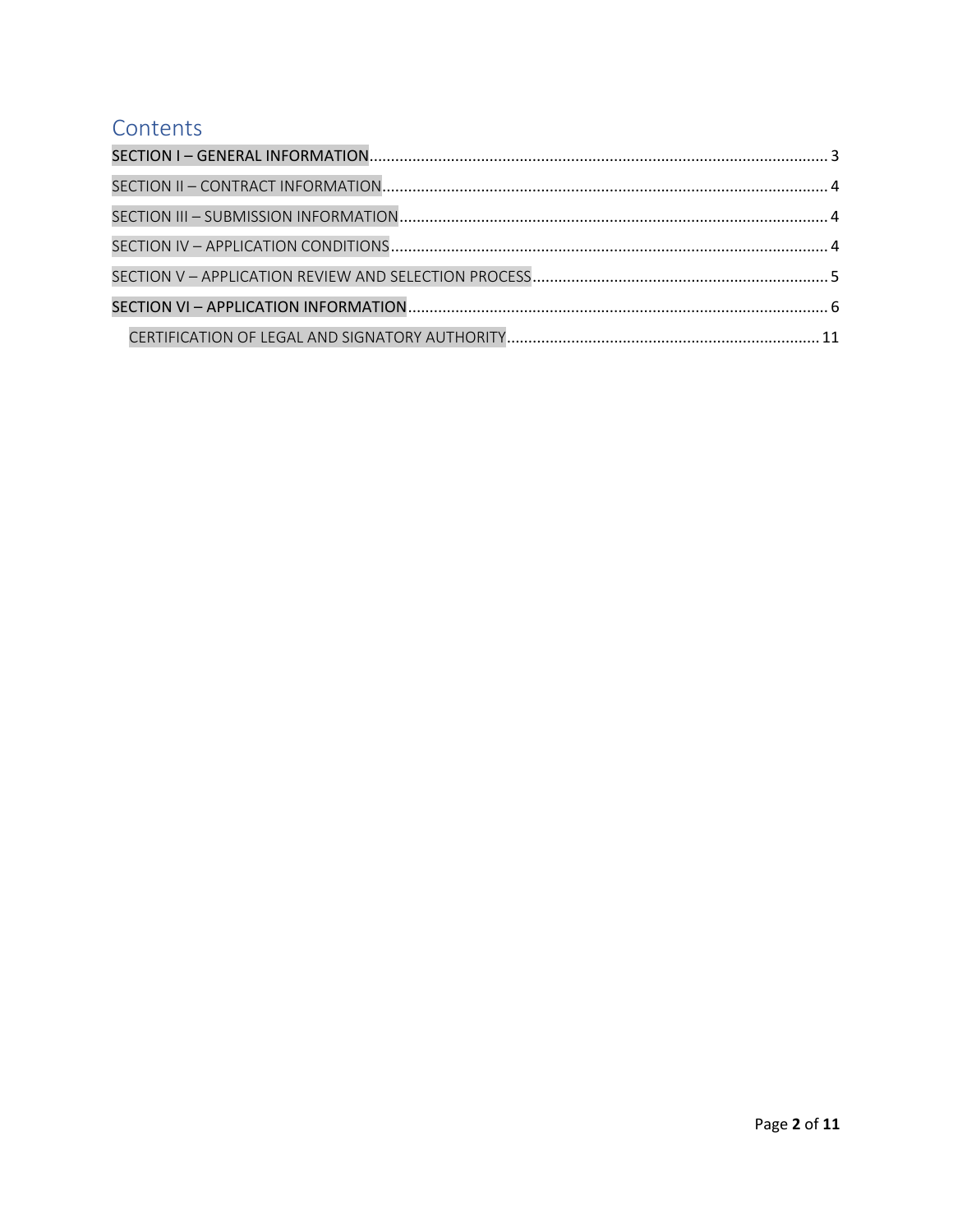#### <span id="page-2-0"></span>**SECTION I – GENERAL INFORMATION**

#### **BACKGROUND**

The Workforce Solutions Capital Area Workforce Board (Capital Area) serves as the leadership and governing body for the Austin/Travis County workforce system. Capital Area is a public/private partnership, with its Directors representing business, education, labor, economic development, community-based organizations, and public entities. Capital Area is organized as a non-profit corporation in the State of Texas, with tax-exempt status under IRS code 501(c)(3). It is part of the Texas Workforce Solutions Network – comprised of the Texas Workforce Commission (TWC) and twenty-eight (28) local workforce boards.

#### **PURPOSE OF APPLICATION**

Incumbent Worker Training (IWT) is designed to provide funding assistance to qualifying employers to provide skills training to full-time, permanent employees. The training must be necessary for employers to retain a skilled workforce, improve the skills of employees, increase the competitiveness of the employee and the employer or retain or avert layoffs of the incumbent workers trained.

#### **GENERAL INFORMATION**

For purposes of this application, the words "Bidder", "Proposer," "Applicant," and "Respondent" are interchangeable and refer to an entity submitting an application.

The words "Workforce", "Workforce Solutions Capital Area", and "WFS" are interchangeable and refer to the Workforce Solutions Capital Area Workforce Board, the issuer of this application.

#### **QUALIFICATIONS**

Respondents to the application must have the following qualifications:

- o The company must have a physical presence in Travis County or Austin MSA, Texas Workforce Commission (TWC) Tax Account Number with a status of active and liable, and must have/create an employer account in WorkInTexas.com with the same TWC Tax Account Number.
- $\circ$  The training provider(s) selected must have a physical presence in the state of Texas.
- $\circ$  Company makes a commitment to retain or avert the layoffs of incumbent worker trainees.
- $\circ$  Company agrees to reporting requirements that includes employee information.
- $\circ$  Companies participating in incumbent worker training are required to pay the non-Federal share of the cost of providing training to their incumbent workers.
	- 10 percent of the cost, for employers with 50 or fewer employees;
	- 25 percent of the cost, for employers with 51–100 employees; and
	- 50 percent of the cost, for employers with more than 100 employees
- o Companies must be aware of the following:
	- **The non-Federal share provided by an employer may include the amount of the wages** paid by the employer to a worker while the worker is attending incumbent worker training.
	- The employer may provide the share in cash or in-kind, based on a fair evaluation of the value of the in-kind contribution.
	- WFS must evaluate the fairness of the in-kind valuation using the standards in OMB Uniform Guidance, the state's Uniform Grant Management Standards, and TWC's Financial Manual for Grants and Contracts.
- $\circ$  To qualify as an incumbent worker, the incumbent worker must:
	- **•** be employed;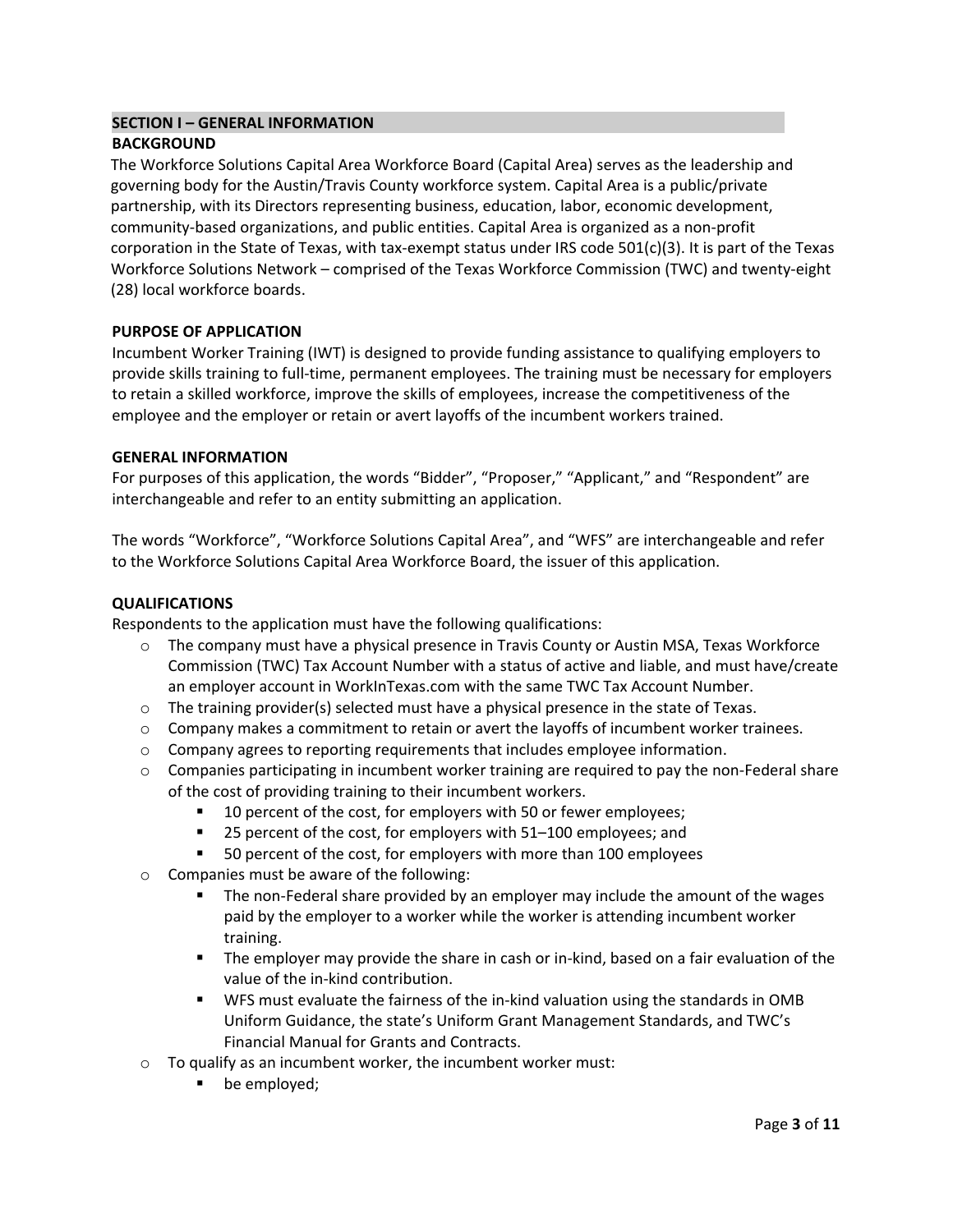- **EXECT** meet the Fair Labor Standards Act requirements for an employer-employee relationship; and
- have an established employment history with the employer for six months or more; however, exceptions apply when training is provided to two or more employees in the same cohort.

# <span id="page-3-0"></span>SECTION II – CONTRACT INFORMATION **AWARD**

Any organization or company that has the demonstrated competency, knowledge, qualifications, and reasonableness of cost are invited to respond to the application. The budget for any proposed projects shall not exceed \$50,000.

Receipt of one or more responses to the application does not commit Capital Area to the award of a contract, neither will Capital Area pay any costs incurred in responding to the application. Capital Area reserves the right to accept or reject any or all quotations received, to negotiate/contact with all qualified sources, or to cancel the application in whole or in part, if it is in the best interests of Capital Area.

# **CONTRACT PERIOD**

Capital Area expects to offer at least 4 awards throughout the application period. The selected companies will be expected to enter into a written **contract ending no later than March 31, 2023,** for a 12-month period maximum. We are not required to execute a contract with any applicant if either funding or the quality of applications is insufficient. The budget for any proposed projects shall not exceed \$50,000.

#### <span id="page-3-1"></span>SECTION III – SUBMISSION INFORMATION

#### **SUBMISSION**

Please submit an electronic copy of your response for this application t[o upskilling@wfscapitalarea.com.](mailto:upskilling@wfscapitalarea.com) Applications should be submitted at least 60 days prior to the start date of the desired Incumbent Worker Training.

Applications will not be accepted after **Friday, April 15, 2022.**

#### **APPLICATION INSTRUCTIONS**

Please provide the application information beginning in Section VI in your submission.

#### <span id="page-3-2"></span>SECTION IV – APPLICATION CONDITIONS

- Capital Area reserves the right to accept or reject any or all applications submitted. Capital Area also reserves the right to make no award as a result of this application
- Capital Area is exempt by law from payment of Texas Sales Tax and Federal Excise Tax.
- This application does not commit Capital Area to pay for any cost incurred prior to the execution of any grant or contract. All grants and contracts are contingent upon availability of funds.
- Capital Area specifically reserves the right to vary the provisions set herein any time prior to the execution of the grant where such variance is deemed to be in its best interest.
- Capital Area reserves the right to increase or decrease the quantities or magnitude of this application at the time of award and/or throughout the term of this grant.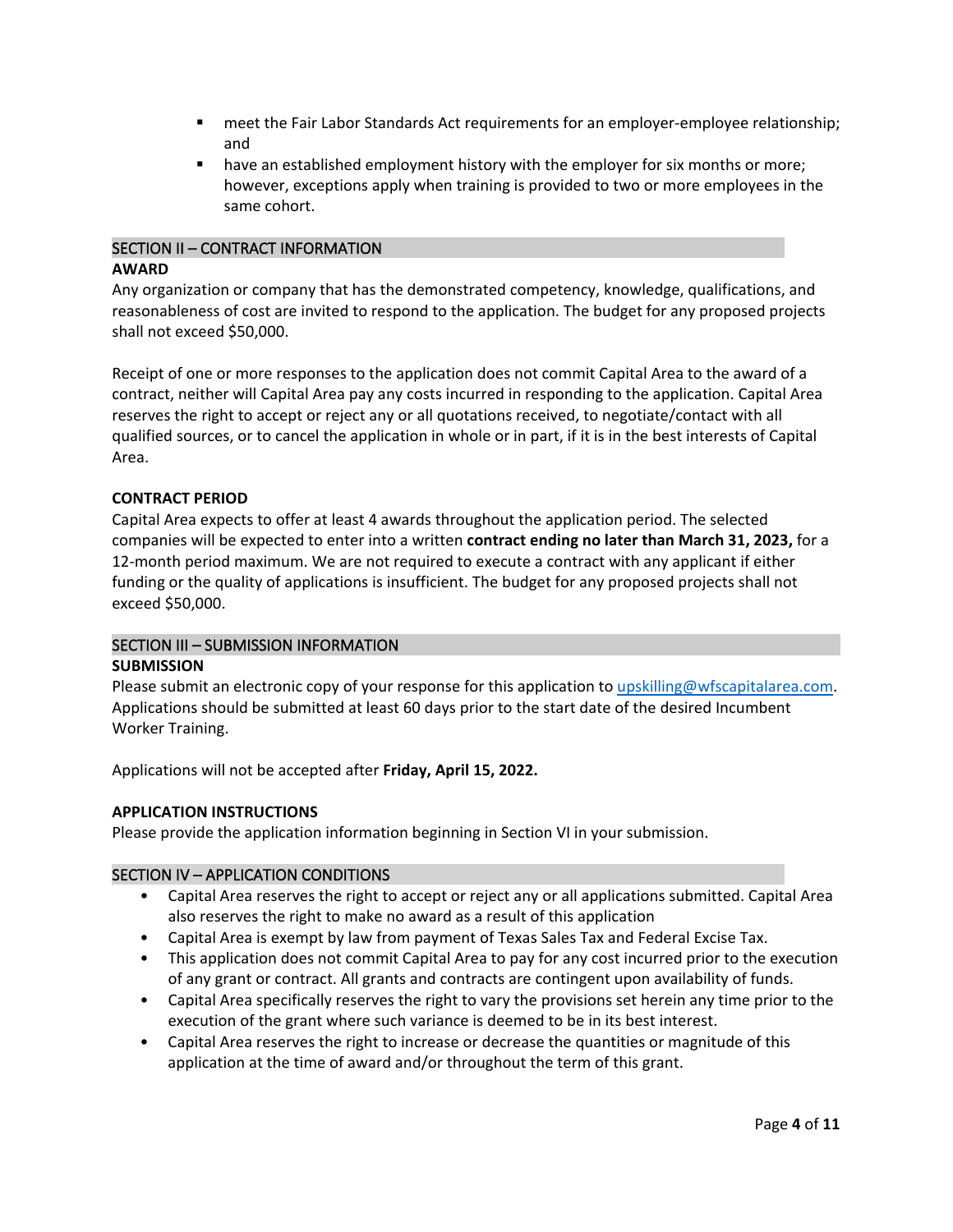- All applications and their accompanying attachments will become the property of Capital Area after submission and materials will not be returned. All applications and written communications with Capital Area are subject to Open Records Requests per the Texas Public Information Act.
- The contents of a successful application may become contractual obligations, if a grant is awarded. Failure of the proposer to accept those obligations may result in the cancellation of the application from the selection process. The contents and requirements of this application may be incorporated into any legally binding and duly negotiated contract between Capital Area and the selected vendor(s).
- A designated contact person for the applicant(s) must be established. This person will be contacted in the event of inadequate service or problems with compliance. The applicant(s) contact person is expected to respond to Capital Area within 24 hours.
- Capital Area reserves the right to cancel the contract if the applicant fails to perform as agreed, or for convenience if it is in the best interest of Capital Area.

# <span id="page-4-0"></span>SECTION V – APPLICATION REVIEW AND SELECTION PROCESS

#### **A**. **EVALUATION PROCESS**

The evaluation process will consist of:

- An initial review of responsiveness, compliance with the technical specifications and other criteria specified in the application, and completeness by Capital Area staff.
- All responsive, compliant, and complete applications will be evaluated and scored by an internal team of reviewers. Applications will be evaluated on specific criteria by reviewers using a standardized instrument based on the criteria below.

## **B. APPLICATION EVALUATION CRITERIA**

Grants will be awarded based on the following general criteria:

| Company and Project Information                    | 10  |
|----------------------------------------------------|-----|
| Anticipated Outcomes of Training Project           | 30  |
| Trainee Information                                | 30  |
| <b>Reasonability of Budgeted Costs</b>             | 20  |
| <b>Bonus - Industry Sector Focus Areas</b>         |     |
| Bonus – completion of Upskilling Survey            |     |
| <b>Bonus - Historically Underutilized Business</b> |     |
| <b>TOTAL</b>                                       | 105 |

#### **HISTORICALLY UNDERUTILIZED BUSINESS**

A "Historically Underutilized Business" is an entity with its principal place of business in Texas, and is at least 51% owned by an Asian Pacific American, Black American, Hispanic American, Native American and/or American woman who reside in Texas and have a proportionate interest and demonstrate active participation in the control, operations and management of the entity's affairs.

Five (5) bonus points will be awarded to responsive proposals submitted by a HUB certified by the Texas Comptroller of Public Accounts, or other bona fide certifying agency. HUBs must identify their certifying agency on the cover sheet, and attach a copy of the notice of certification to be eligible for points awarded under this section. Certifications that are expired or do not meet the criteria specified shall not be considered for the five additional points.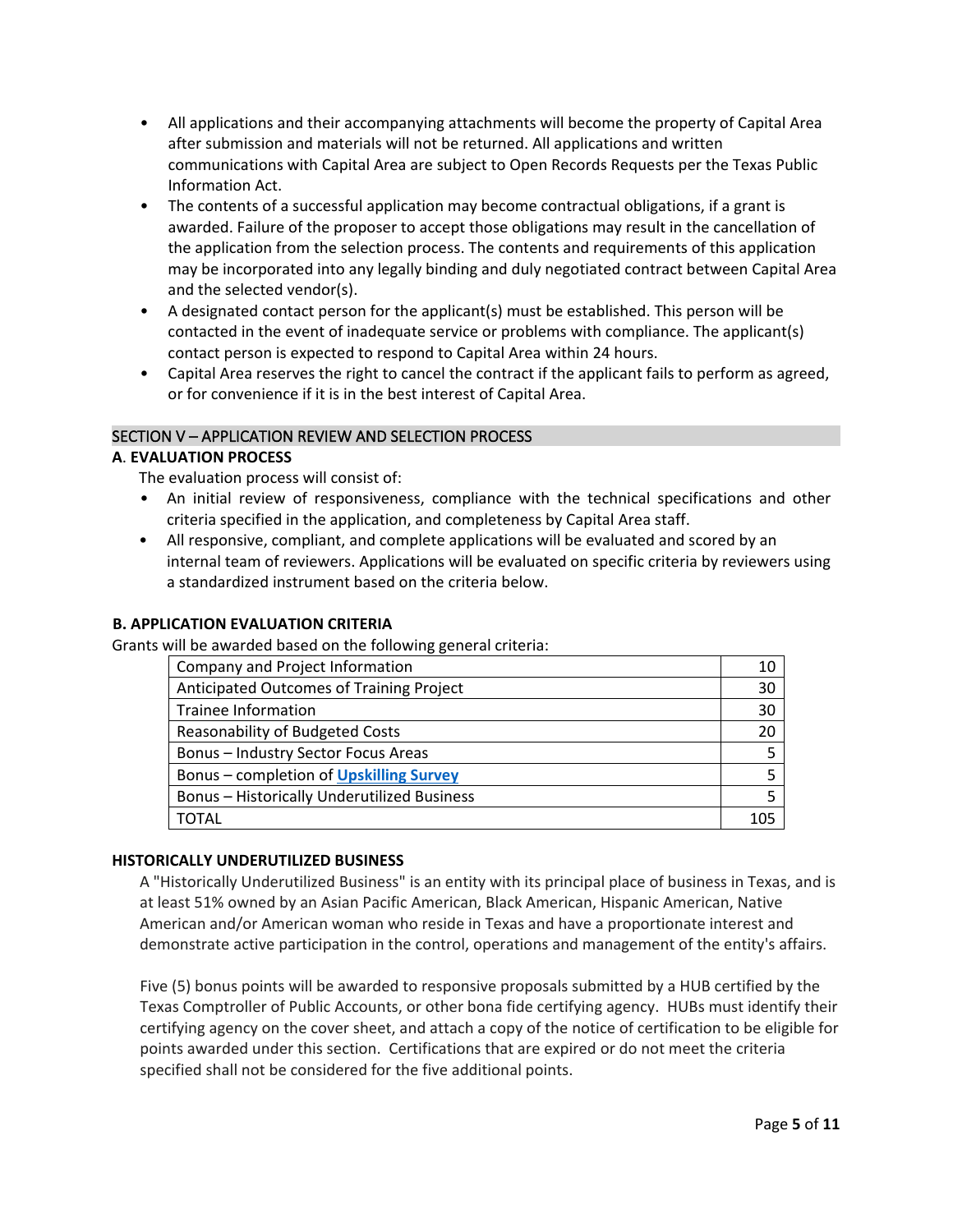

# **WORKFORCE SOLUTIONS CAPITAL AREA APPLICATION FOR FUNDING INCUMBENT WORKER TRAINING FY 2022**

#### <span id="page-5-0"></span>**SECTION VI – APPLICATION INFORMATION**

#### **Company Information:**

1. Complete the chart below by providing the information requested.

| <b>COMPANY INFORMATION</b>                                |  |  |  |  |  |
|-----------------------------------------------------------|--|--|--|--|--|
| <b>Company Name:</b>                                      |  |  |  |  |  |
| <b>Contact Name:</b>                                      |  |  |  |  |  |
| <b>Job Title:</b>                                         |  |  |  |  |  |
| <b>Contact Email:</b>                                     |  |  |  |  |  |
| <b>Contact Phone:</b>                                     |  |  |  |  |  |
| <b>Company Street Address</b>                             |  |  |  |  |  |
| (physical location required):                             |  |  |  |  |  |
| City, State:                                              |  |  |  |  |  |
| County:                                                   |  |  |  |  |  |
| Zip Code:                                                 |  |  |  |  |  |
| <b>Total Number of Employees</b>                          |  |  |  |  |  |
| Corporatewide:                                            |  |  |  |  |  |
| <b>TWC Account Number (Account # under which business</b> |  |  |  |  |  |
| partner reports employee wages to TWC Tax Department):    |  |  |  |  |  |
| 4-Digit NAICS Code that Identifies Industry (You can find |  |  |  |  |  |
| these codes here: http:/www.census.gov/eos/www/naics):    |  |  |  |  |  |

### **Employment Benefit Information:**

2. Indicate which of the following employment benefits the private partner will provide for employees who participate in the proposed training by placing an "X" in the appropriate boxes:

| <b>COMPANY EMPLOYMENT BENEFITS</b> |                              |  |                      |  |                               |
|------------------------------------|------------------------------|--|----------------------|--|-------------------------------|
|                                    | <b>Medical Insurance</b>     |  | <b>Prescriptions</b> |  | <b>Educational Assistance</b> |
|                                    | <b>Workers' Compensation</b> |  | <b>Vacation</b>      |  | 401K/Pension Plan             |
|                                    | <b>Dental Insurance</b>      |  | <b>Holidays</b>      |  | <b>Profit Sharing</b>         |
|                                    | Life Insurance               |  | <b>Sick Days</b>     |  | Other:                        |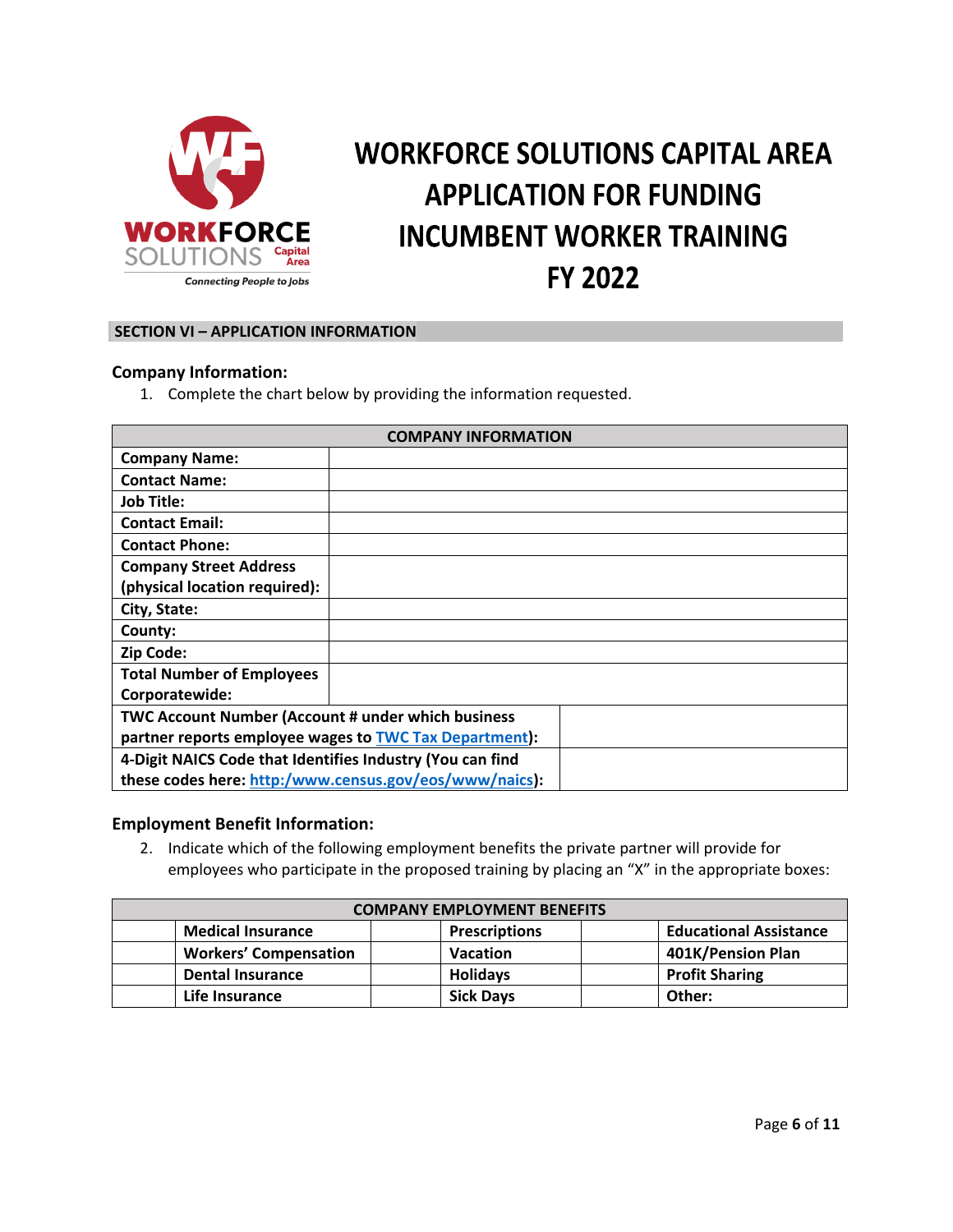# **Additional Company Information:**

**AA or AS Diploma/Degree BA or BS Diploma/Degree Occupational Licensure Occupational Certificate Occupational Certification**

**No recognized credential**

**Other Recognized Diploma, Degree, or Certificate (specify):** 

| Indicate which of the following apply by placing an "X" in the appropriate boxes:<br>3.       |  |  |  |  |  |  |  |
|-----------------------------------------------------------------------------------------------|--|--|--|--|--|--|--|
| <b>Union Affiliation:</b><br>Yes (specify):<br><b>No</b>                                      |  |  |  |  |  |  |  |
| <b>Public-Sector:</b><br>No<br>Yes                                                            |  |  |  |  |  |  |  |
| <b>Meets Americans with Disabilities Act Requirements:</b>                                    |  |  |  |  |  |  |  |
| No<br>Yes                                                                                     |  |  |  |  |  |  |  |
| Meets the Fair Labor Standards Act requirements for employer-employee relationship:           |  |  |  |  |  |  |  |
| <b>No</b><br>Yes                                                                              |  |  |  |  |  |  |  |
| Have layoffs occurred within the last 120 days?                                               |  |  |  |  |  |  |  |
| <b>No</b><br>Yes                                                                              |  |  |  |  |  |  |  |
| Is your company current on all State of Texas tax obligations?                                |  |  |  |  |  |  |  |
| <b>No</b><br>Yes                                                                              |  |  |  |  |  |  |  |
| I or this company certify having NOT received a federal debarment notice:                     |  |  |  |  |  |  |  |
| <b>No</b><br>Yes                                                                              |  |  |  |  |  |  |  |
| Do you have an employer account in WorkInTexas.com?                                           |  |  |  |  |  |  |  |
| <b>No</b><br>Yes                                                                              |  |  |  |  |  |  |  |
| Is your company receiving/applying for any other federal training funds?                      |  |  |  |  |  |  |  |
| Yes<br><b>No</b>                                                                              |  |  |  |  |  |  |  |
| If yes, please list the names of the program or type of grant:                                |  |  |  |  |  |  |  |
| Has your company completed the Upskilling Survey (www.wfscapitalarea.com/upskilling-survey/)? |  |  |  |  |  |  |  |
| <b>No</b><br>Yes                                                                              |  |  |  |  |  |  |  |
|                                                                                               |  |  |  |  |  |  |  |
| <b>PROJECT INFORMATION</b>                                                                    |  |  |  |  |  |  |  |
| <b>Project Description:</b>                                                                   |  |  |  |  |  |  |  |
| Please provide a brief description of the training<br>needs and high level goals              |  |  |  |  |  |  |  |
| <b>Expected Start Date:</b>                                                                   |  |  |  |  |  |  |  |
| <b>Expected End Date:</b>                                                                     |  |  |  |  |  |  |  |
| <b>Total Number of Employees to be Trained:</b>                                               |  |  |  |  |  |  |  |
| How many have been with the company                                                           |  |  |  |  |  |  |  |
| for 6 or more months?                                                                         |  |  |  |  |  |  |  |
| Types of Credentials Received (check all that apply):                                         |  |  |  |  |  |  |  |
| Secondary School Diploma/or equivalency                                                       |  |  |  |  |  |  |  |

Page **7** of **11**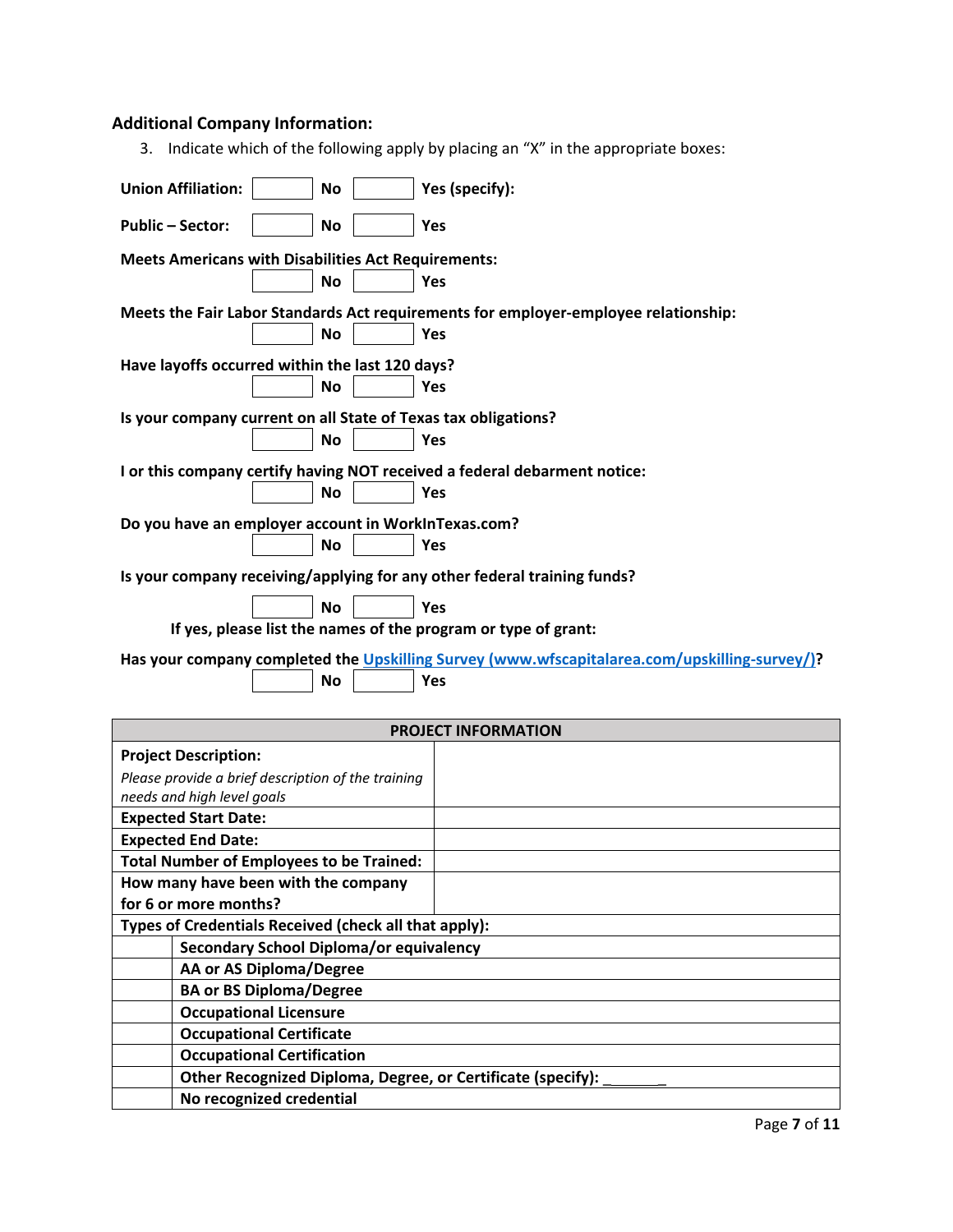| <b>ANTICIPATED OUTCOMES OF TRAINING PROJECT</b>                                         |  |
|-----------------------------------------------------------------------------------------|--|
| (Check all that apply and insert number in blanks)                                      |  |
| <b>Will create</b><br>new jobs within our company                                       |  |
| openings in entry-level positions<br>Will create                                        |  |
| jobs within our company<br><b>Will save</b>                                             |  |
| Will lower employee turnover at our company and retain _____<br>iobs                    |  |
| Will promote employee(s) within our company                                             |  |
| Will enable employees to receive certifications or credentials                          |  |
| Will improve the short-term or long-term wage levels of trainees                        |  |
| Critical to the long-term viability of our company                                      |  |
| Will be an important component of our company's overall workforce employee              |  |
| development efforts                                                                     |  |
| Employee(s) will maintain employment during training and at least 90 days post training |  |

**Briefly describe your training needs and explain how funding will assist in achieving the company's high priority occupation goals:**

**Without compromising individual confidentiality, briefly describe the characteristics of any training participants with historical barriers to employment that are represented** *(i.e., Individuals with Disabilities, English Language Limited, Ex-Offenders, Low-income Individuals, Single Parent, Older Worker, etc.).*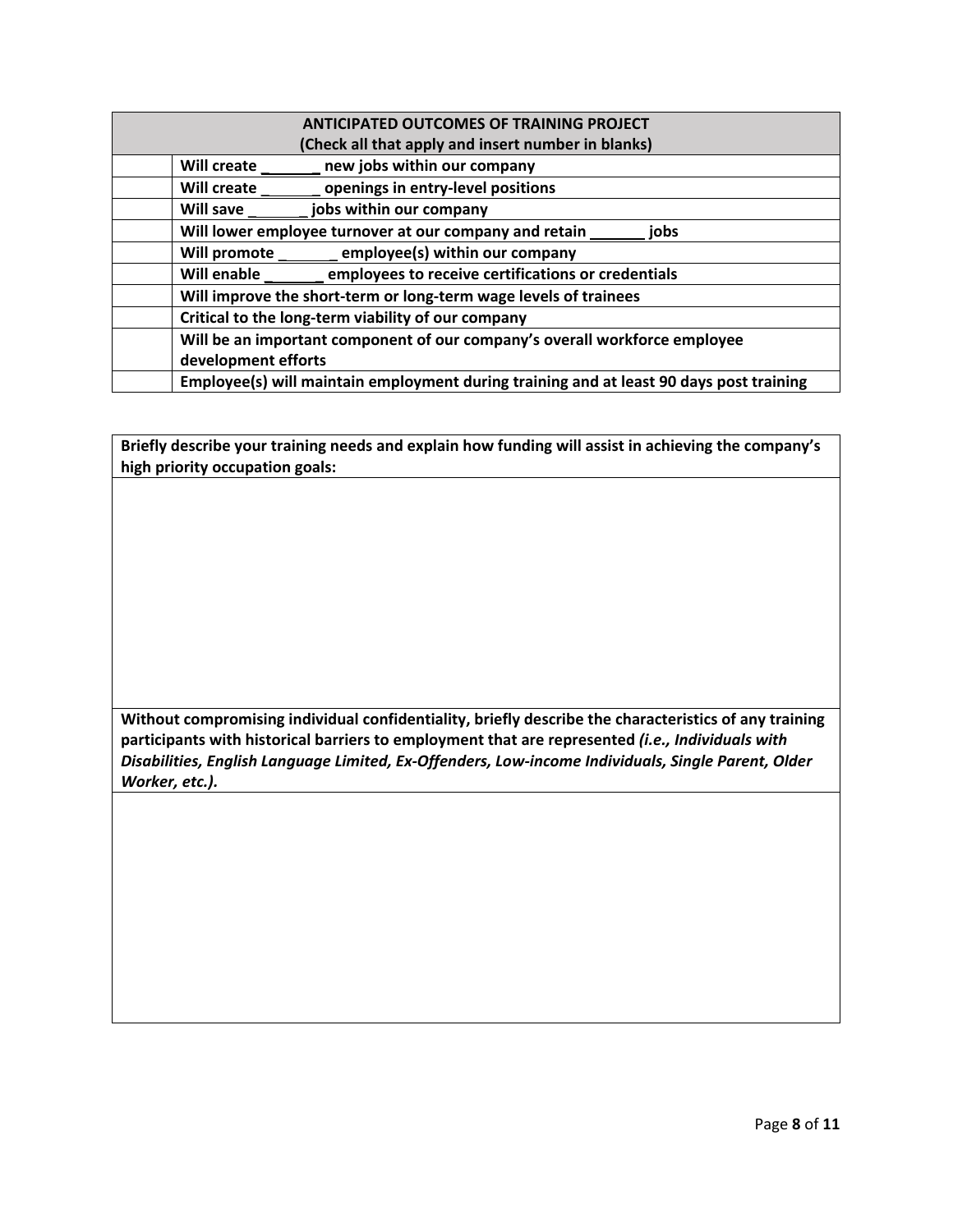# **Trainee Information:**

- 4. In the chart below, please provide the following:
	- The job title of each position for which training is being requested.
	- The number of employees to receive training and skill upgrading through the proposed project.
	- The hourly wage range to be provided to the employee upon the successful completion of training. (The minimum wage is the current minimum hourly wage that a trainee is paid, and the maximum wage is the highest hourly wage that a trainee can be paid.) Only include hourly wages of those workers who will be participating in training.
	- *(Important: It is a statutory requirement that the wages for each occupation must be equal to or greater than the prevailing wage for that occupation in the local labor market. For further information, see the* **Frequently Asked Questions** *document on TWC's [Skills](http://www.twc.state.tx.us/partners/skills-development-fund-training-providers-workforce-development-partners)  [Development Fund website.](http://www.twc.state.tx.us/partners/skills-development-fund-training-providers-workforce-development-partners)***)**
	- The average percentage increase in wages that will be paid to trainees in upgraded jobs upon the successful completion of training.

| <b>Job Title</b> | # of Employees in<br>this Occupation<br><b>Receiving Training</b> | <b>Hourly Wage</b><br><b>Range Minimum</b><br>Wage | <b>Hourly Wage</b><br><b>Range Maximum</b><br><b>Wage</b> | % Wage Increase<br><b>Post Training</b> |
|------------------|-------------------------------------------------------------------|----------------------------------------------------|-----------------------------------------------------------|-----------------------------------------|
|                  |                                                                   |                                                    |                                                           |                                         |
|                  |                                                                   |                                                    |                                                           |                                         |
|                  |                                                                   |                                                    |                                                           |                                         |
|                  |                                                                   |                                                    |                                                           |                                         |
|                  |                                                                   |                                                    |                                                           |                                         |
|                  |                                                                   |                                                    |                                                           |                                         |
|                  |                                                                   |                                                    |                                                           |                                         |
|                  |                                                                   |                                                    |                                                           |                                         |
|                  |                                                                   |                                                    |                                                           |                                         |
|                  |                                                                   |                                                    |                                                           |                                         |
|                  |                                                                   |                                                    |                                                           |                                         |
|                  |                                                                   |                                                    |                                                           |                                         |
|                  |                                                                   |                                                    |                                                           |                                         |
|                  |                                                                   |                                                    |                                                           |                                         |
|                  |                                                                   |                                                    |                                                           |                                         |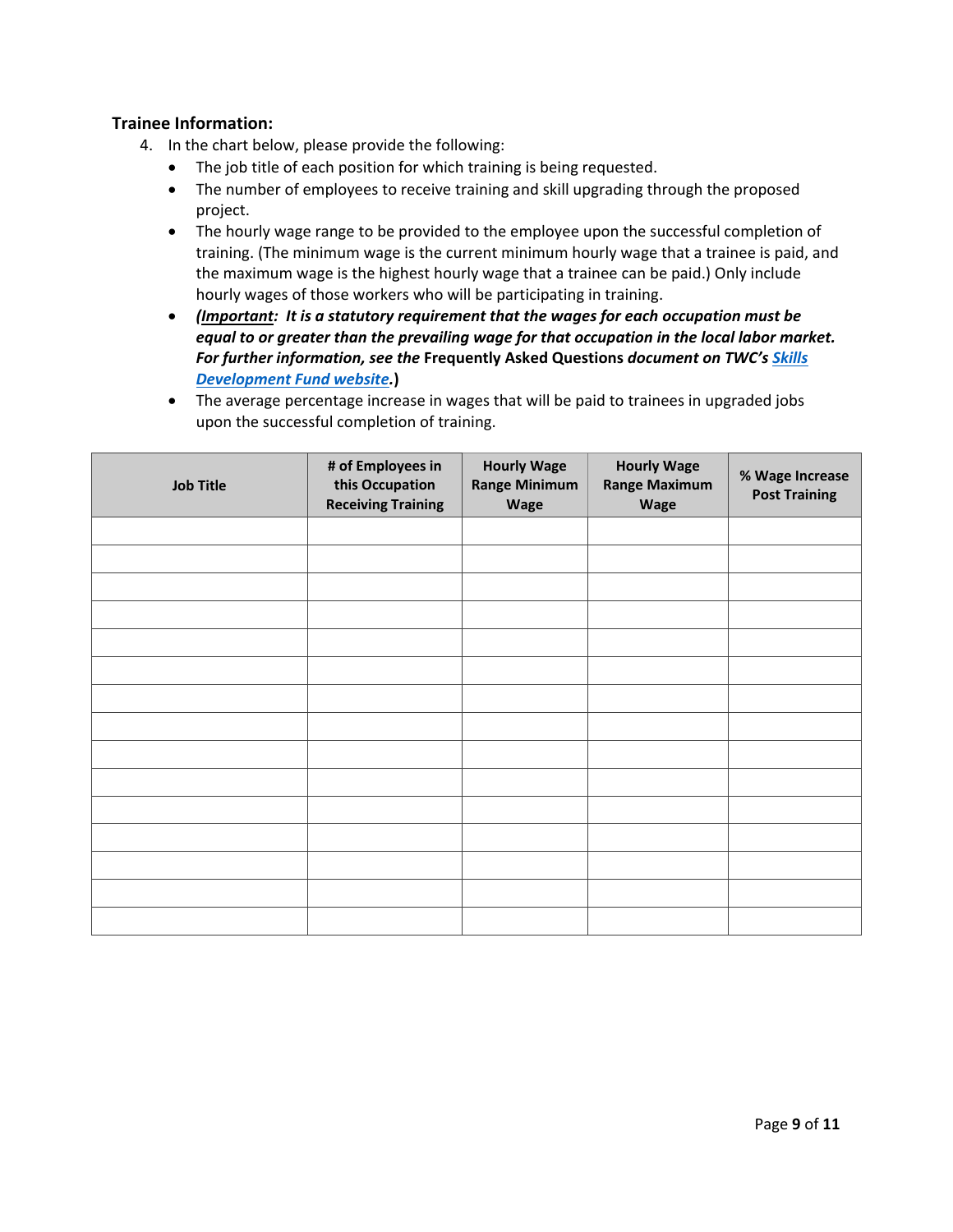# **Table of Training Courses to Be Provided:**

5. In the chart below, please provide training information and budget details. (Insert rows as needed)

| <b>Name of Training Provider</b> | <b>Training Course Name</b> | <b>Number of</b><br><b>Trainees</b> | <b>Course</b><br><b>Training</b><br><b>Hours</b> | Cost per<br><b>Trainee</b> | <b>Total Course</b><br>Cost | Employer<br>Contribution<br>(Cash or In-Kind) | <b>Method of</b><br>Delivery (In-<br>person, Online,<br>Other) |
|----------------------------------|-----------------------------|-------------------------------------|--------------------------------------------------|----------------------------|-----------------------------|-----------------------------------------------|----------------------------------------------------------------|
|                                  |                             |                                     |                                                  |                            |                             |                                               |                                                                |
|                                  |                             |                                     |                                                  |                            |                             |                                               |                                                                |
|                                  |                             |                                     |                                                  |                            |                             |                                               |                                                                |
|                                  |                             |                                     |                                                  |                            |                             |                                               |                                                                |
|                                  |                             |                                     |                                                  |                            |                             |                                               |                                                                |
|                                  |                             |                                     |                                                  |                            |                             |                                               |                                                                |
|                                  |                             |                                     |                                                  |                            |                             |                                               |                                                                |
|                                  |                             |                                     |                                                  |                            |                             |                                               |                                                                |
|                                  |                             |                                     |                                                  |                            |                             |                                               |                                                                |
|                                  |                             |                                     |                                                  |                            |                             |                                               |                                                                |
|                                  |                             |                                     |                                                  |                            |                             |                                               |                                                                |
|                                  |                             |                                     |                                                  |                            |                             |                                               |                                                                |
|                                  |                             |                                     |                                                  |                            |                             |                                               |                                                                |
|                                  |                             |                                     |                                                  |                            |                             |                                               |                                                                |
|                                  |                             |                                     |                                                  |                            |                             |                                               |                                                                |
|                                  |                             |                                     |                                                  |                            |                             |                                               |                                                                |